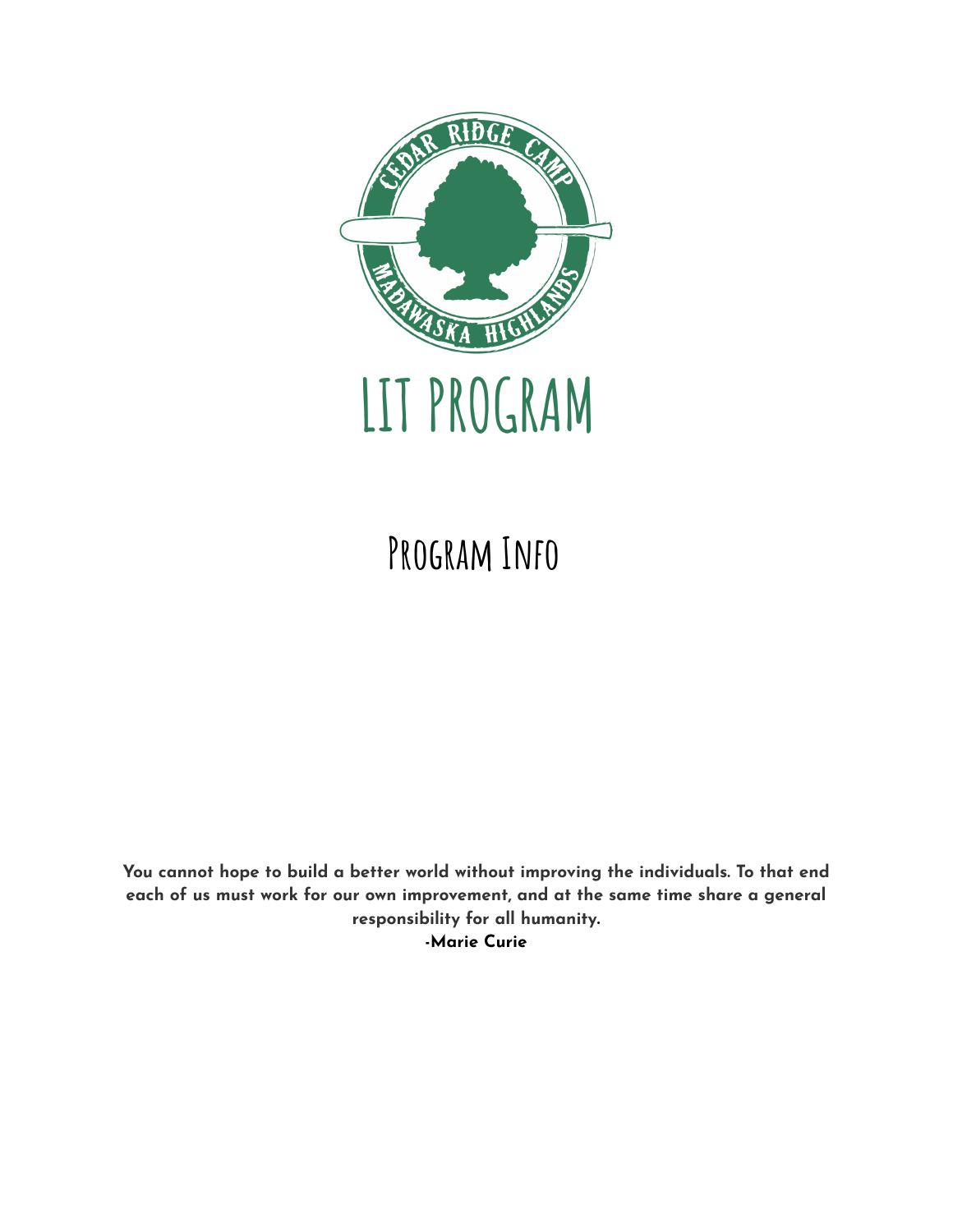### THIS DOCUMENT

The purpose of this document is to give you an overview of what will be covered in the LIT (Leader in Training) Program during the summer and give LIT's a broad sense of what to expect.

### **What is the LIT Program?**

Cedar Ridge Camp's Leader in Training (LIT) program is designed for youth 16 or 17 years of age. The program aims to provide LITs with skills that will allow them to become a leader in a wide array of settings. LIT's will develop skills that are useful both at camp and in the real world. Our goal is to foster the maturity and growth of each individual in the program, to find the settings in which each LIT will thrive. Soft skills (Social Skills) and Hard skills (Physical Skills) will be developed to nurture this personal growth, all while being able to participate outdoors in a fun camp setting.

- Certifications
- Soft Skill Training Sessions (Social Skills)
- Hard Skill Training Sessions (Physical Skills)
- Camp Placements
- Multi-Day Wilderness Expedition

## **Certifications**

In addition to these categories of skills that will be taught, every LIT will have the opportunity to earn certifications from prominent organizations in Ontario. LITs will work towards their Bronze Cross lifesaving and Standard First Aid certifications. In addition to this, ORCKA (Ontario Recreational Canoe and Kayak Association) level certifications will also be made available on specific dates throughout the program.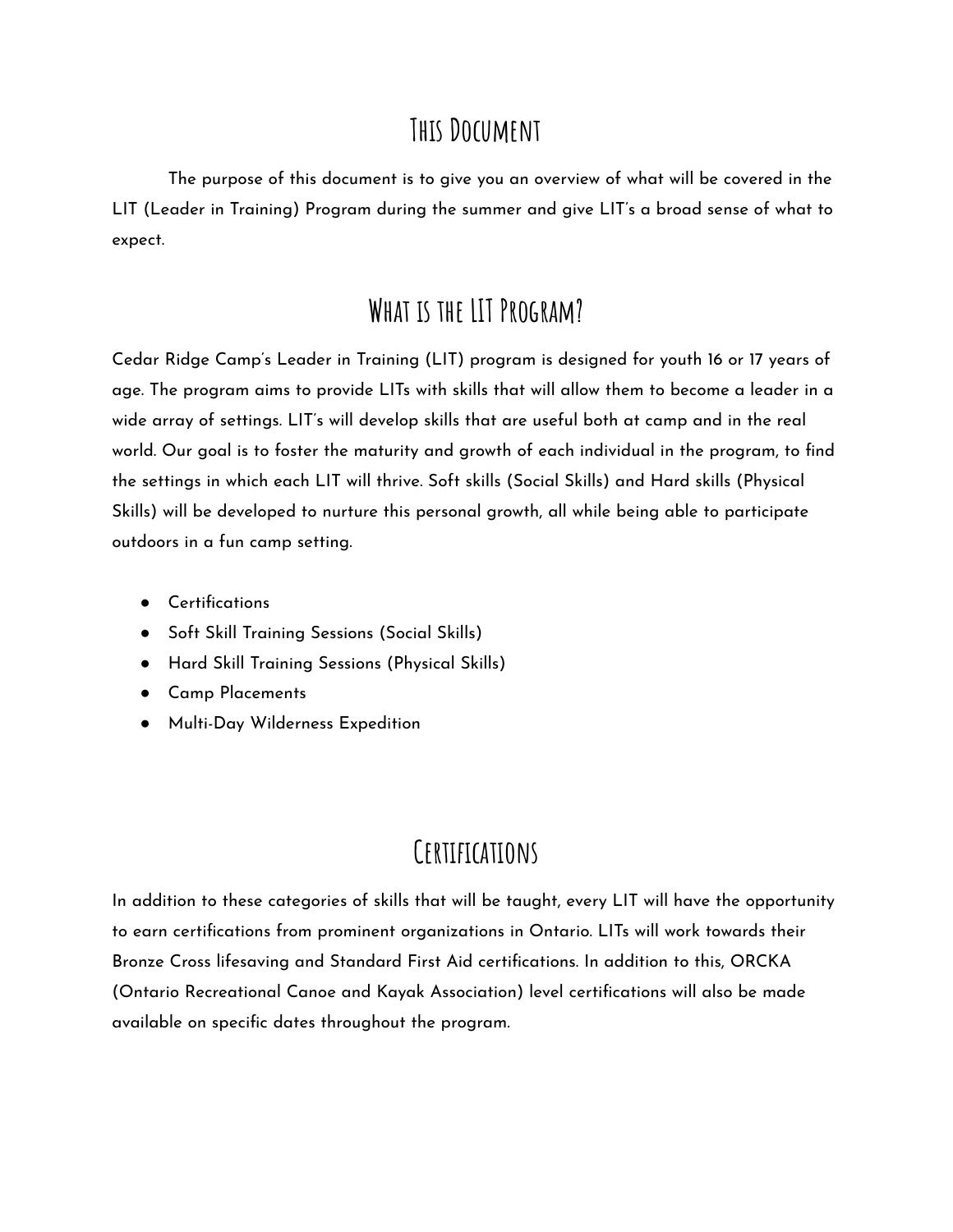#### **Bronze Cross (Lifesaving Society)**

(20 hr.): begins the transition from lifesaving to lifeguarding and prepares candidates for responsibilities as assistant lifeguards. Candidates strengthen and expand their lifesaving skills and begin to apply the principles and techniques of active surveillance in aquatic facilities. Bronze Cross emphasizes the importance of teamwork and communication in preventing and responding to aquatic emergencies. Bronze Cross is a prerequisite for advanced training in the Society's National Lifeguard and leadership certification programs.

#### **Standard or Emergency First Aid & CPR A, B or C (Lifesaving Society)**

Standard First Aid provides comprehensive training covering all aspects of first aid and CPR. Standard First Aid incorporates all of Emergency First Aid and is designed for those who require a more in-depth understanding of first aid including legal implications of first aid treatment, spinal injuries, heat or cold injuries, bone and joint injuries, chest injuries, and medical emergencies. Includes CPR-C certification.

#### **ORCKA (Ontario Recreational Canoe and Kayak Association) Canoeing Certifications.**

ORCKA Basic Canoeing Level 1: Emphasis on becoming comfortable in both the bow and stern. Gain knowledge of safe canoeing practices, including the introduction to canoe rescues: retrieval of a swamped canoe and canoe over canoe rescue.

### **Soft Skill Training Sessions (Social Skills)**

LIT's will participate in numerous educational soft skill sessions and workshops throughout the program and will get the chance to implement and practice these skills during camp placements. Soft Skill sessions will include workshops on topics such as; Public Speaking, Time Management, Leadership Skills/Styles, Bullying, Inclusivity, Conflict Management, Resume Building, Teamwork and Self-Management. These sessions aim to not only develop social skills directly applicable to camp but also applicable to life outside of camp**.**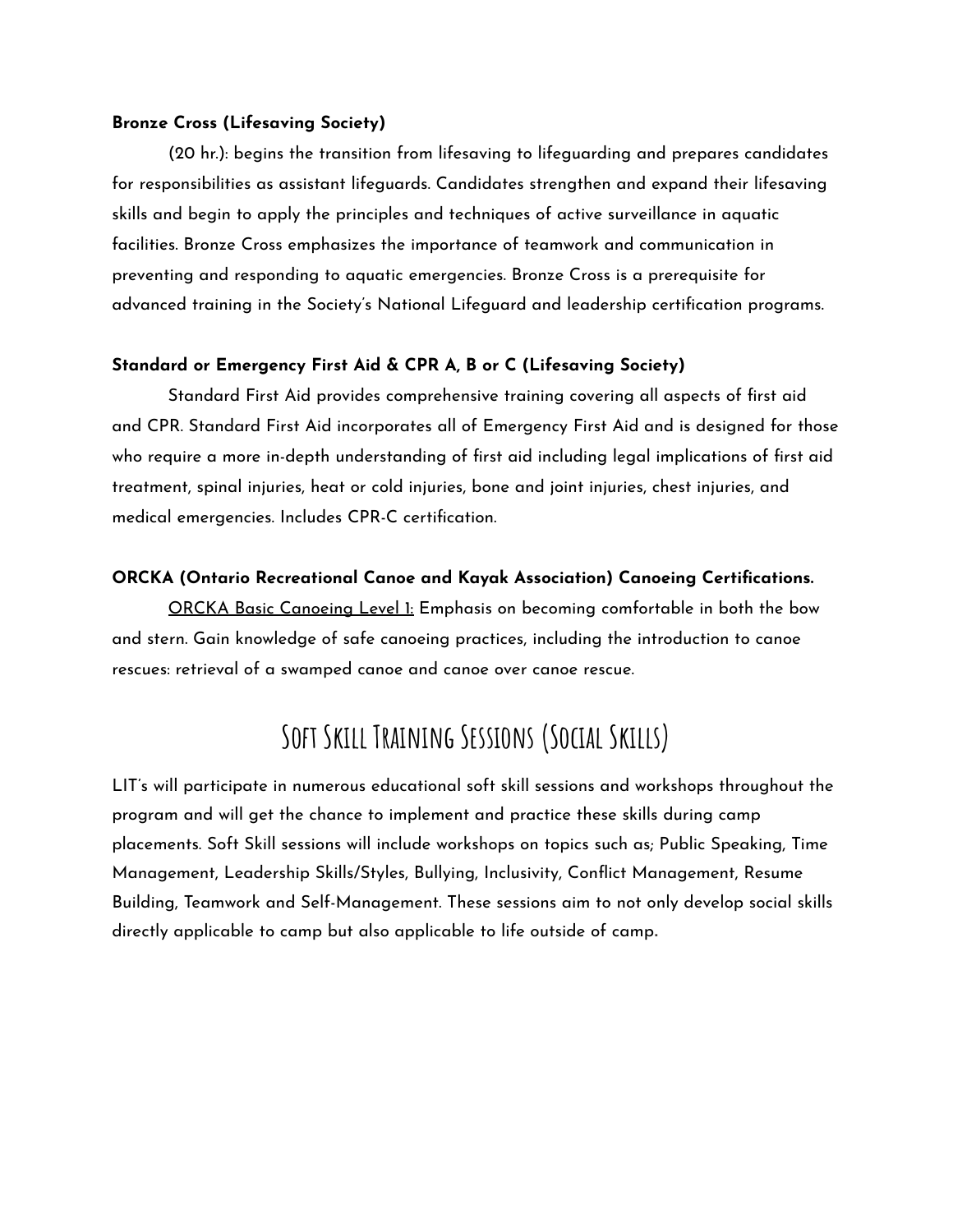# **Hard Skill Training Sessions (Physical Skills)**

Throughout the program, LITs will advance themselves in various outdoor hard skills. Most of the training will be done through skills sessions and workshops as well as camp placements. These Hard skills sessions will cover the following activity areas – Swimming, Canoeing, Kayaking, Climbing, High Ropes, Archery, Mountain Biking, Sailing, Horseback Riding, Canoe Tripping, Wilderness/Nature/Survival Skills and more! During these sessions, LITs will be able to learn and practice basic to advanced skills for each activity. They will have the chance to implement these Hard skills during placements at camp.

### **Camp Placements**

During the program, LIT's will have the opportunity to gain experience working directly with campers and staff during cabin placements. In this time LITs will work alongside both instructors and counselors to gain greater knowledge and experience leading campers and teaching/instructing activities.

#### **Activity Placements**

During activity placements LITs will get the opportunity to shadow instructors and lead cabins in a wide range of activities around camp. This is a chance to practice the skills LITs have already been working on throughout the program and gain new experiences working with kids. LITs will learn how to lead camp activities, manage risk, and design or alter camp programs.

#### **Cabin Placements**

Cabin placements are a great chance to gain experience working alongside counselors in a cabin of kids ages 6 - 15. LITs will take an active role participating in the day to day of the cabin. They will learn how to lead cabins., manage risk, deal with interpersonal issues, as well as building a fun and positive atmosphere.

#### **Kitchen and Maintenance**

The purpose of the kitchen and maintenance placement is to give LITs the chance to experience the many rolls that allow for the successful operation of Cedar Ridge Camp. LITs will gain experience working on small maintenance jobs, helping in the kitchen and dish room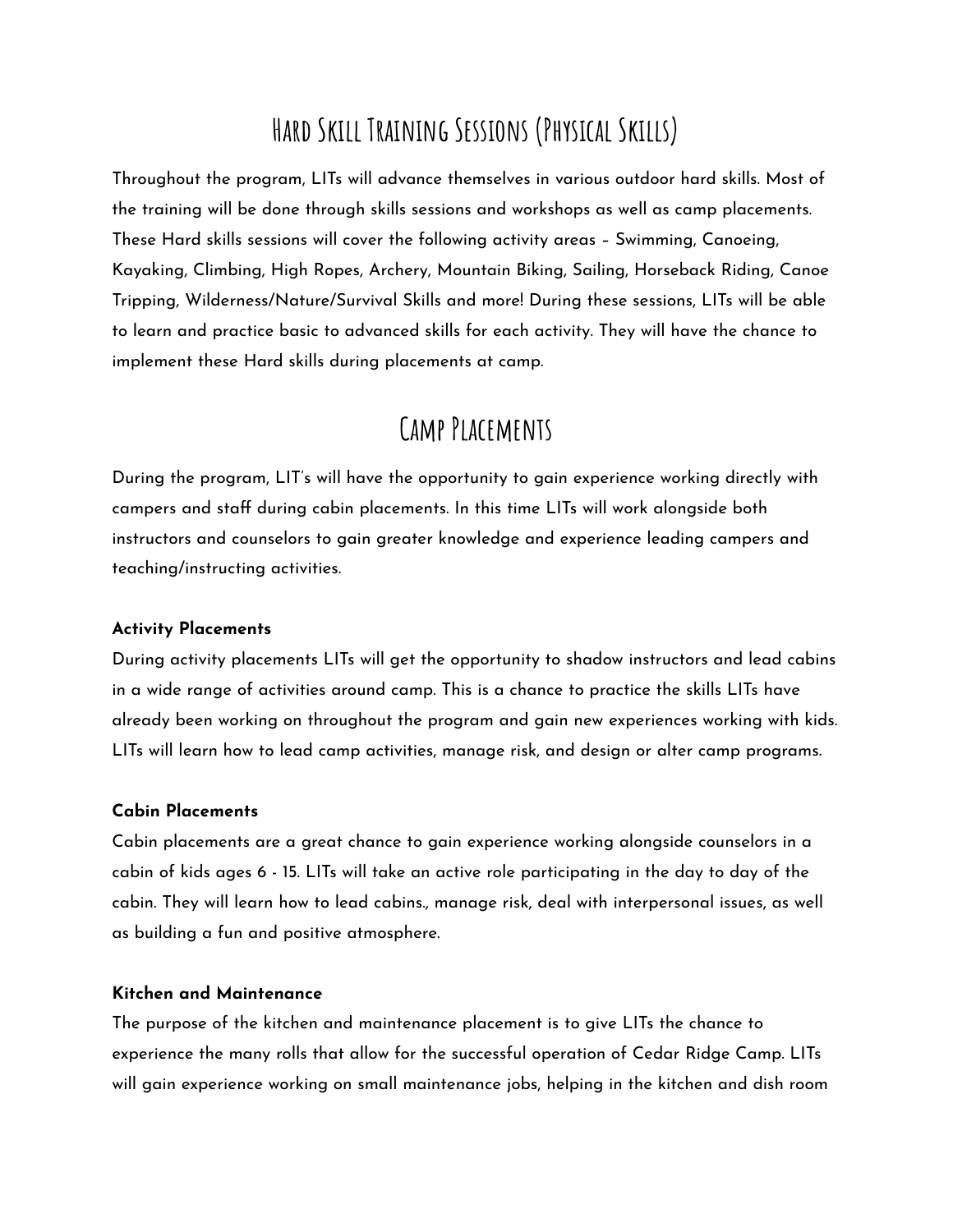as well as working alongside our cleaning staff to help maintain the cleanliness of camp. It is important to see how each of these components come together to make camp run and allow campers to come back year after year.

### **Multi-Day Wilderness Expedition**

Through a multi-day wilderness expedition, participants will have the opportunity to explore the beautiful lakes, rivers, forests, hills and valleys of Ontario. While on the trip, participants will learn the skills needed to plan and lead a successful wilderness expedition. LITs will be responsible for leading the trip, organizing the campsite, cooking, and participating in Soft and Hard skill sessions all while developing a greater appreciation for nature and the outdoors**.**

## **LIT Projects**

LITs will be given the opportunity to show the leadership and organizational skills that they have learned through a LIT camp project. This is usually in the form of a full camp game that LITs will create, develop, and execute.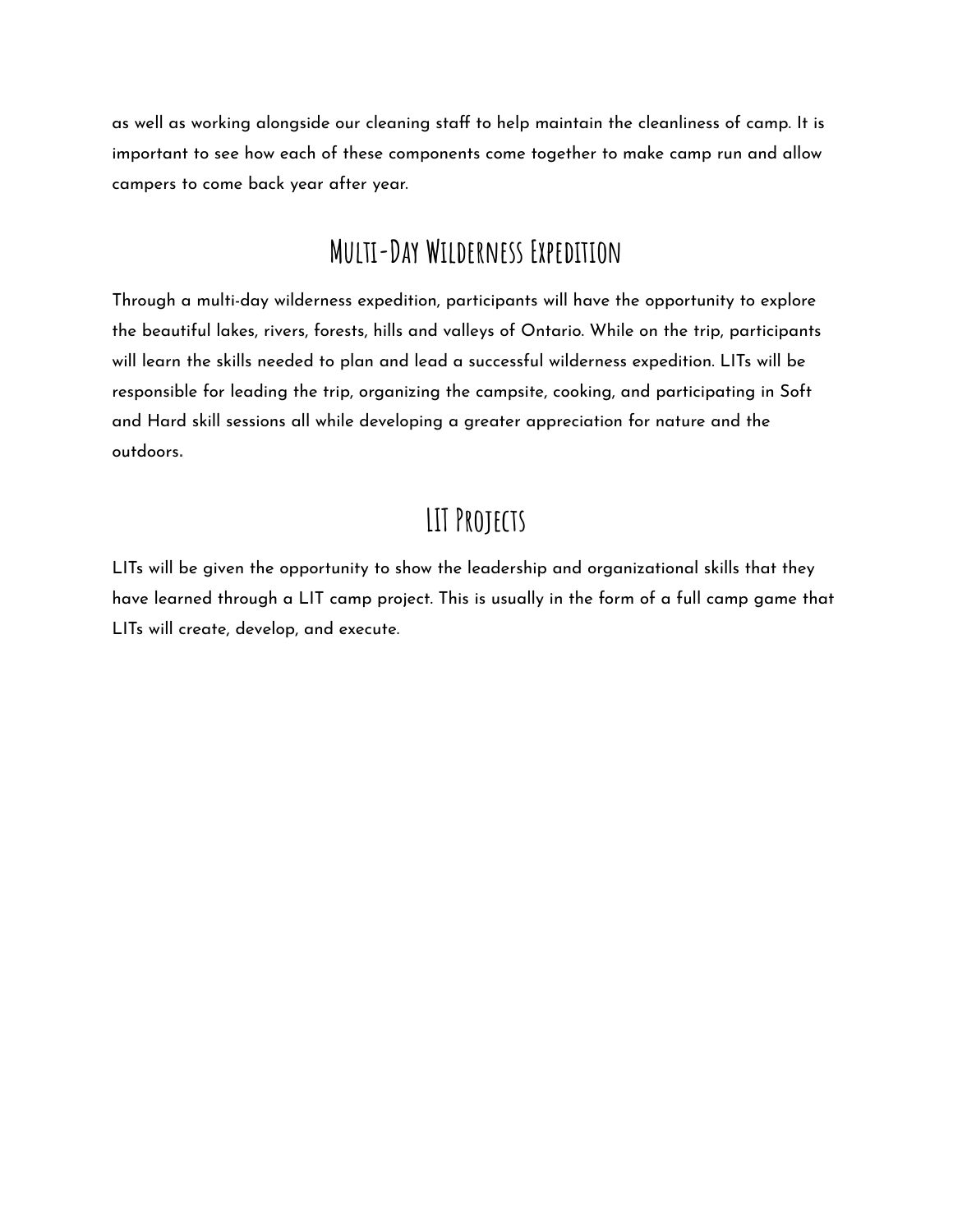### **The most dangerous leadership myth is that leaders are born-that there is a genetic factor to leadership. That's nonsense; in fact, the opposite is true. Leaders are made rather than born.**

**-Warren Bennis**

### **Your Role at Camp**

The quotation above captures the philosophy of the program. Leaders are made not born. Because of this, there is no perfect leader, no matter how strong their leadership skills are, they can improve themselves and work towards becoming a better leader. This program will do its best to give you the tools you need to be a good leader but it is up to you in regards to how and when you use them.

This LIT program is designed to give you the tools that you need to be a leader and take on leadership roles both in and outside camp. Ultimately your role at camp is to learn and grow. We are going to provide you with tools to help you do so but you are the only person with the power to learn and help yourself. In this learning, you will be assisting around camp and learning how activities are run and how the camp operates as a whole.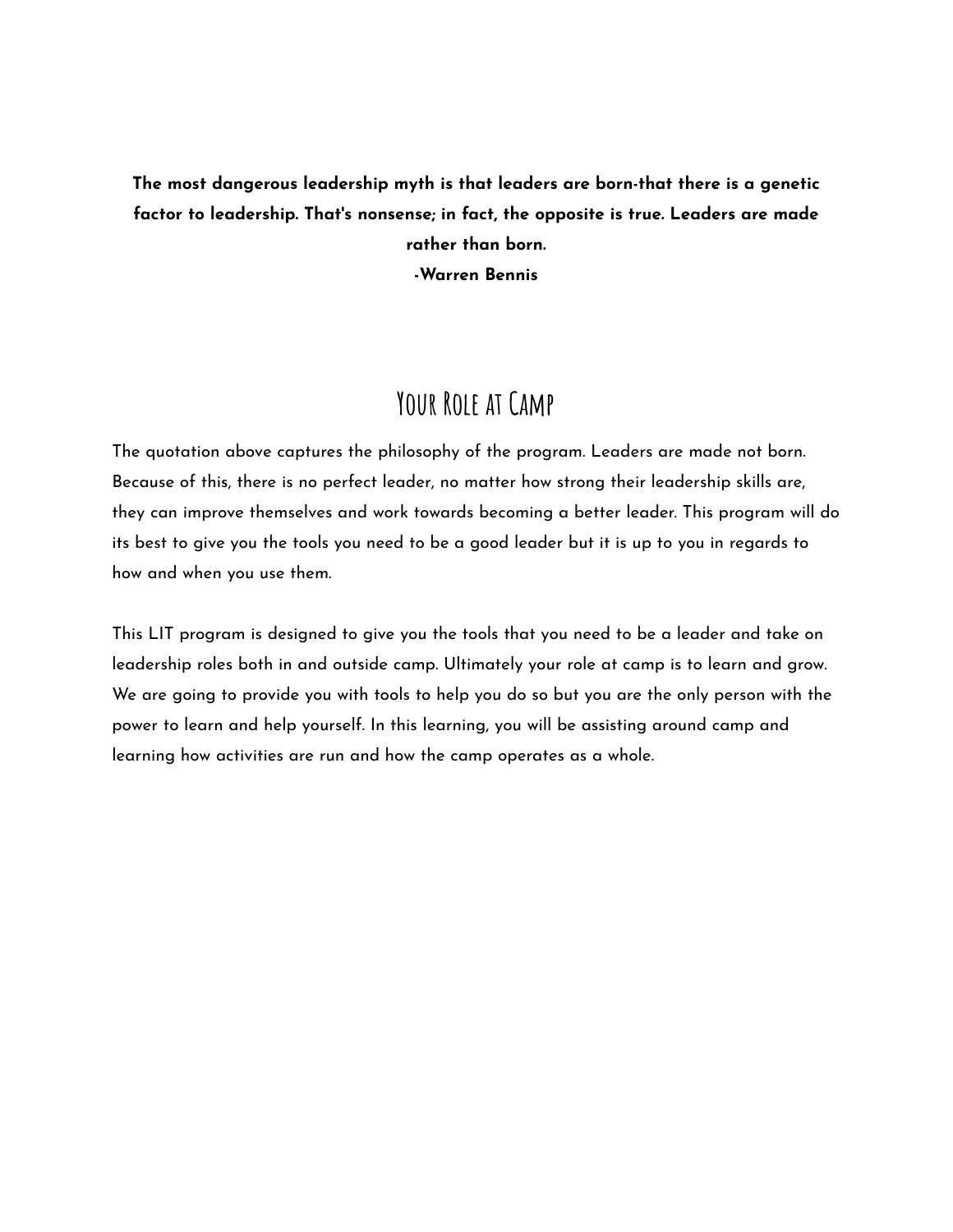# **Typical LITDay Schedule**

| Before 8:00 AM                                                                                 | This is your time, do what you need to relax: sleep, snack, shower,<br>read, etc.                                                                                                                                                                      |
|------------------------------------------------------------------------------------------------|--------------------------------------------------------------------------------------------------------------------------------------------------------------------------------------------------------------------------------------------------------|
| 8:00-8:15 AM<br>Polar Bears                                                                    | Polar Bears are not mandatory but are a great way to start your<br>day off right! It is important to encourage campers to go when you<br>see them, it helps build a sense of community. If you are qualified<br>you can act as an assistant lifeguard. |
| 8:30-8:45 AM<br>Flag Raising                                                                   | Be on time for flag-raising it is important to set a good example of<br>punctuality for the campers                                                                                                                                                    |
| 8:45-9:15 AM<br><b>Breakfast</b>                                                               | Eat in the dining hall. Make sure to be on time!                                                                                                                                                                                                       |
| 9:15-9:45 AM<br>Cabin Cleanup                                                                  | A clean cabin is a happy cabin and can prevent any cabin mate<br>disagreements before they even start. It is important to not just sit<br>around during this time, clean your own space!                                                               |
| 9:45-11:45 AM<br>Camp Program Periods<br>(Soft/Hard Skills)<br>Sessions or Camp<br>Placements) | This is where you will either be off participating in soft/hard skill<br>sessions or helping to counsel a cabin or instruct a program during<br>your camp placements.                                                                                  |
| 11:45 AM -12:30 PM<br>Monkey Time                                                              | This is not personal time. This is time to get experience working<br>with the campers. You should be engaged and practicing some of<br>your leadership skills.                                                                                         |
| 12:30-1:00 PM<br>Lunch                                                                         | Eat in the dining hall. Make sure to be on time!                                                                                                                                                                                                       |
| 1:00-2:00 PM<br><b>Rest Hour</b>                                                               | This is your time (unless you are on section duty), do what you<br>need to get ready for the rest of the day. NAP, socialize, read,<br>email, etc.                                                                                                     |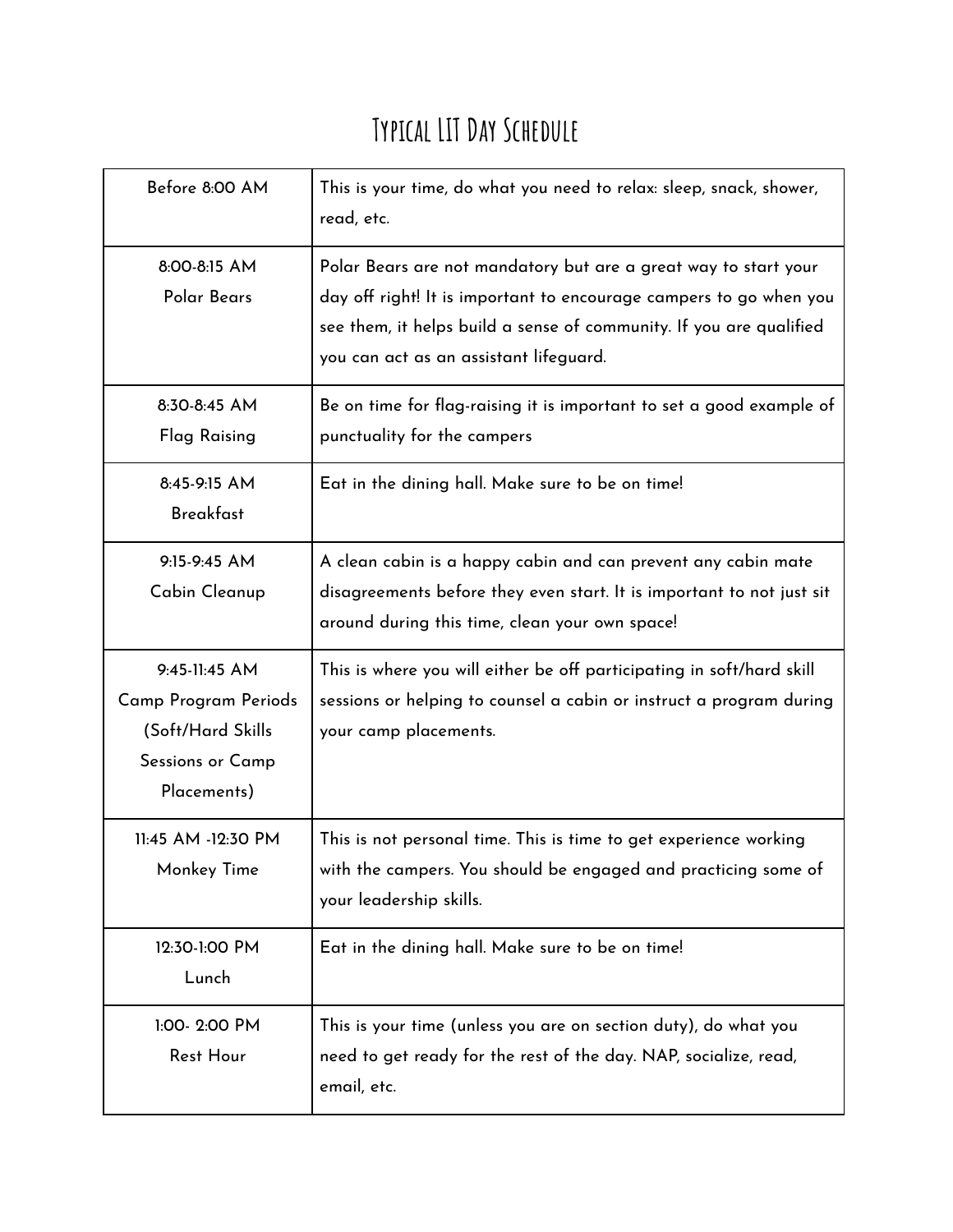| 2:00-5:00 PM         |                                                                       |
|----------------------|-----------------------------------------------------------------------|
|                      | This is where you will either be off participating in soft/hard skill |
| Camp Program Periods | sessions or helping to counsel a cabin or instruct a program during   |
| (Soft/Hard Skills    | your camp placements                                                  |
| Sessions or Camp     |                                                                       |
| Placements)          |                                                                       |
|                      |                                                                       |
| 5:00-5:45 PM         | This is not personal time. This is time to get experience working     |
| Monkey Time          | with the campers. You should be engaged and practicing some of        |
|                      | your leadership skills.                                               |
|                      |                                                                       |
| 5:45-6:30 PM         | Eat in the dining hall. Make sure to be on time!                      |
| Dinner               |                                                                       |
|                      |                                                                       |
| 6:30-6:45 PM         | LIT's will meet as a section and mail will be handed out.             |
| Mail Call            |                                                                       |
|                      |                                                                       |
| 6:45-8:00 PM         | During this time you may be helping with a camp game, with a          |
| Camp Game (or        | cabin or scheduled to work on completing certifications (First Aid,   |
| certification work)  | Bronze Cross, or ORCKA).                                              |
|                      |                                                                       |
| 8:00-8:30 PM         | Attendance at campfires is mandatory unless otherwise stated.         |
| Campfire             |                                                                       |
|                      |                                                                       |
| 8:30-11:00 PM        | This is your final "you" time for the day; once again, do what you    |
| Muffin Time          | need to relax.                                                        |
| After 11:00 PM       | Just like all Cedar Ridge Camp employees, you must be back in         |
| Night Duty has ended | your cabin by 11:00 PM sharp.                                         |
|                      |                                                                       |

This schedule is just an example, there are many times that it may be subject to change. For example, this schedule may not be used: when on a trip, during a full camp games or reflections.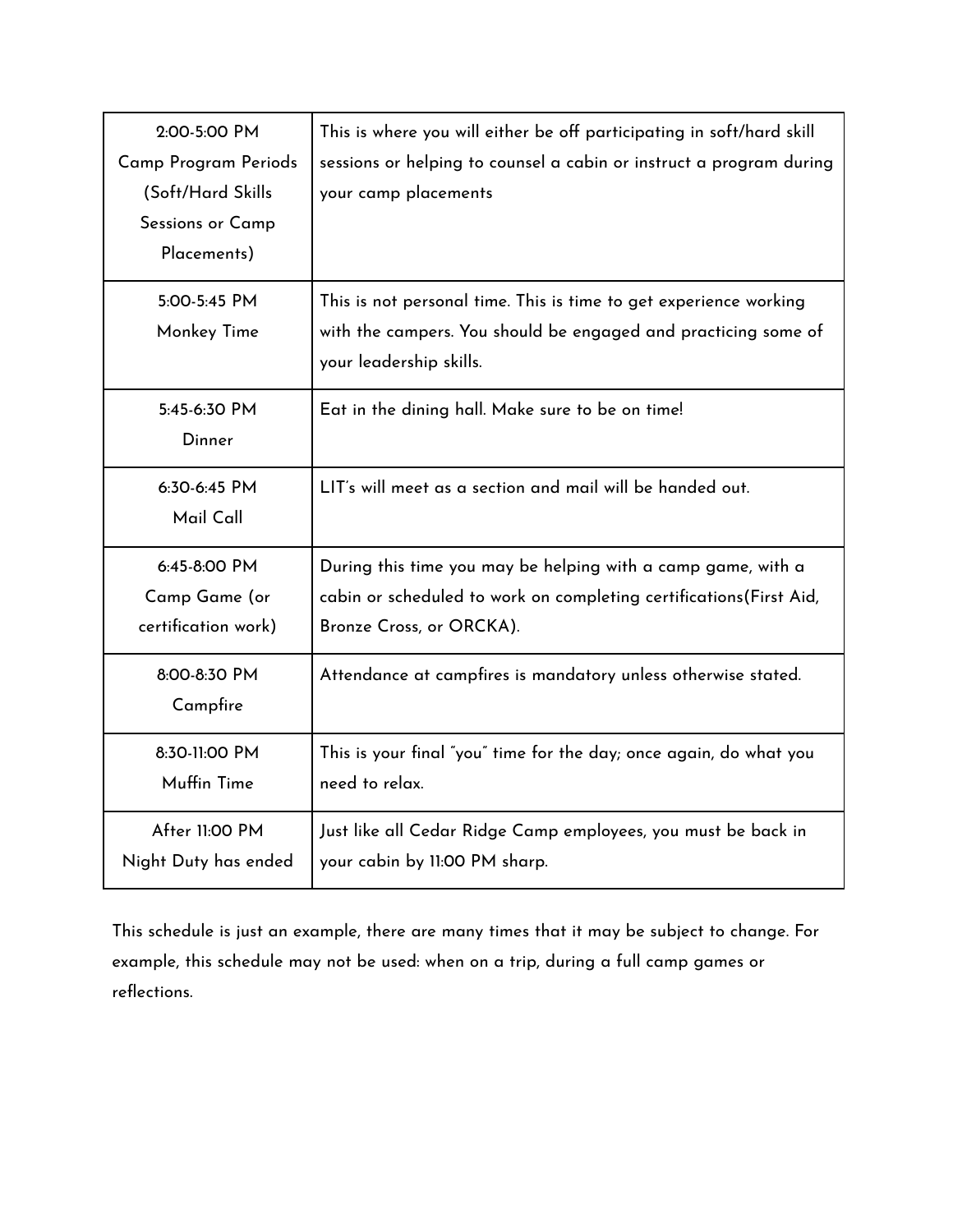# **LIT Program Checklists**

These checklists are an example of the different hard skill and certification components that LITs will be working on during sessions and camp placements. Before each checklist component can be signed off it has to be evaluated by a qualified instructor.

| <b>Standard First Aid</b>                                                |                                                                                                                                                                                                                                                                                                 |       |           |
|--------------------------------------------------------------------------|-------------------------------------------------------------------------------------------------------------------------------------------------------------------------------------------------------------------------------------------------------------------------------------------------|-------|-----------|
| <b>Skills</b>                                                            | Description                                                                                                                                                                                                                                                                                     | Check | Signature |
| <b>First Aid Goals</b>                                                   | Through practical activities wherever possible,<br>demonstrate an understanding of the goals<br>of first aid.                                                                                                                                                                                   |       |           |
| Legal Implications                                                       | Through practical activities wherever possible,<br>demonstrate an understanding of the legal<br>implications of providing first aid treatment.                                                                                                                                                  |       |           |
| Universal<br>Precautions                                                 | Through practical activities wherever possible,<br>demonstrate an understanding of the<br>principles of universal precautions, including<br>barrier devices, hand washing, and use of<br>gloves.                                                                                                |       |           |
| <b>ABC Priorities</b>                                                    | Through practical activities wherever possible,<br>demonstrate an understanding of the<br>anatomy and physiology of the ABC priorities.                                                                                                                                                         |       |           |
| Primary &<br>Secondary<br>Assessment                                     | Demonstrate primary assessment of a victim<br>including: scene survey, level of consciousness,<br>airway, breathing, circulation, major bleeding<br>and mechanism of injury.<br>Demonstrate secondary assessment of a<br>victim including: vital signs, head-to-toe<br>examination and history. |       |           |
| <b>Conscious Victim</b><br>Simulation With<br><b>Obstructed Airway</b>   | Simulate the treatment of: conscious adult,<br>child or infant with an obstructed airway as<br>well as complications with a pregnant woman<br>and person who is obese.                                                                                                                          |       |           |
| <b>Unconscious Victim</b><br>Simulation With<br><b>Obstructed Airway</b> | Simulate the treatment of an unconscious<br>adult, child or infant with an obstructed<br>airway. Demonstrate the effective direction of<br>bystanders to activate EMS.                                                                                                                          |       |           |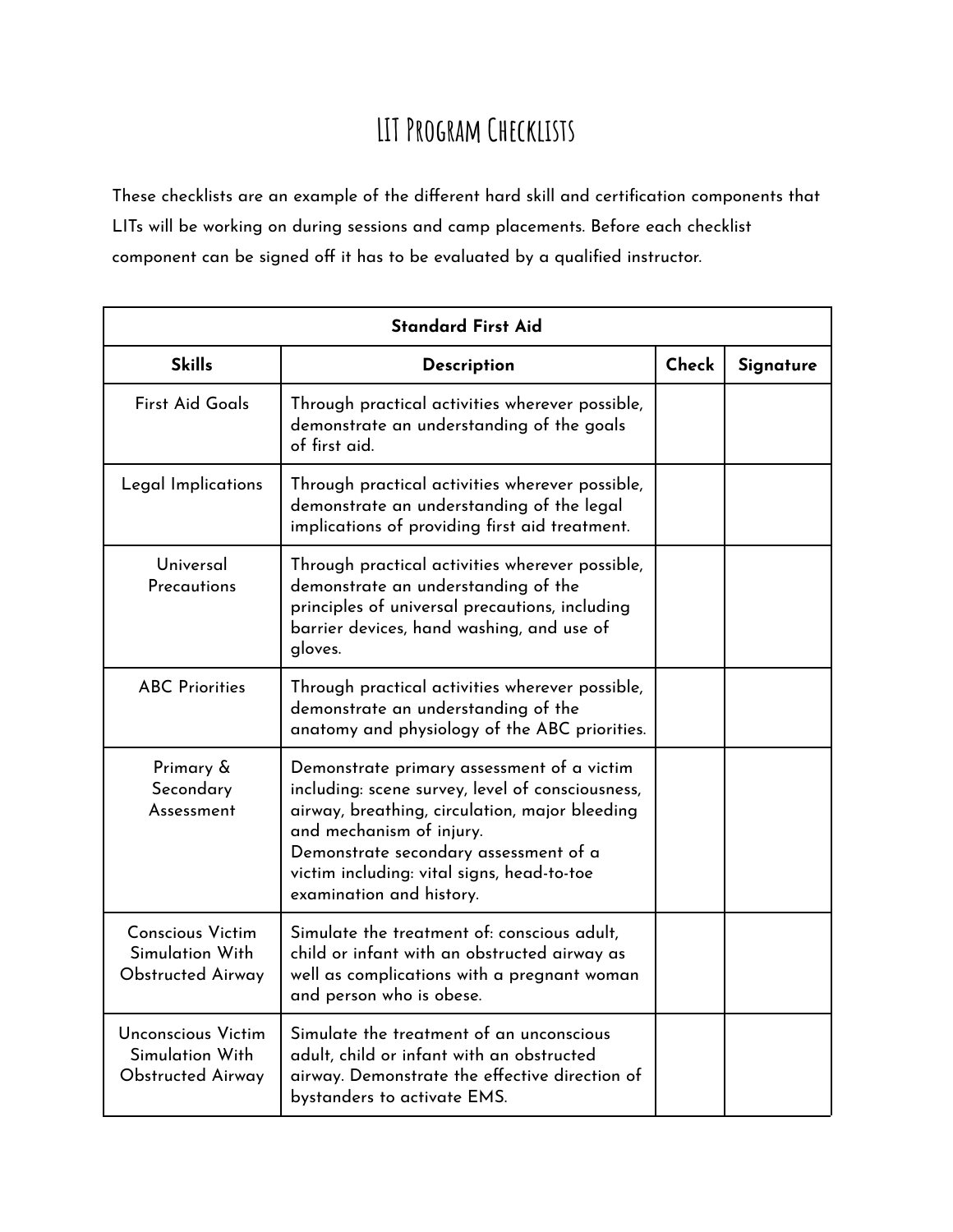| Respiratory<br><b>Emergencies</b> | Demonstrate the recognition and care of a<br>victim suffering from the following respiratory<br>emergencies: hyperventilation and asthma.                          |  |
|-----------------------------------|--------------------------------------------------------------------------------------------------------------------------------------------------------------------|--|
| Heart-Related                     | Demonstrate the recognition and care of a<br>victim suffering from: shock, heart attack or<br>angina, external bleeding and stroke /<br>transient ischemic attack. |  |
| External Injury                   | Demonstrate the recognition and care of a<br>victim suffering from: abdominal injury, burn<br>injury and facial injury.                                            |  |
| Unconscious Victim                | Demonstrate the recognition and care of an<br>unconscious victim. Victim types should<br>include fainting.                                                         |  |
| <b>CPR</b>                        | Demonstrate two-rescuer adult, child and<br>infant cardiopulmonary resuscitation on a<br>manikin.                                                                  |  |
| Spinal Injury                     | Demonstrate the recognition and care of a<br>victim with a suspected spinal injury on land.                                                                        |  |
| Heat-Related Injury               | Demonstrate the recognition and care of a<br>victim suffering from:<br>Heat cramps, heat exhaustion, heat stroke,<br>hypothermia and frostbite                     |  |
| Bone Injury                       | Demonstrate the recognition and care of a<br>bone or joint injury.                                                                                                 |  |
| Chest Injury                      | Demonstrate the recognition and care of a<br>chest injury.                                                                                                         |  |
| Head Injury                       | Demonstrate the recognition and care of a<br>head injury.                                                                                                          |  |
| Seizure                           | Demonstrate the recognition and care of a<br>seizure victim.                                                                                                       |  |
| <b>Diabetes</b>                   | Demonstrate the recognition and care of a<br>diabetic emergency.                                                                                                   |  |
| Poisoning                         | Demonstrate the recognition and care of a<br>victim suffering from suspected poisoning.                                                                            |  |
| Stress-Related to<br>First Aid    | Demonstrate an understanding of the effects<br>of stress on victims, rescuers, and bystanders,                                                                     |  |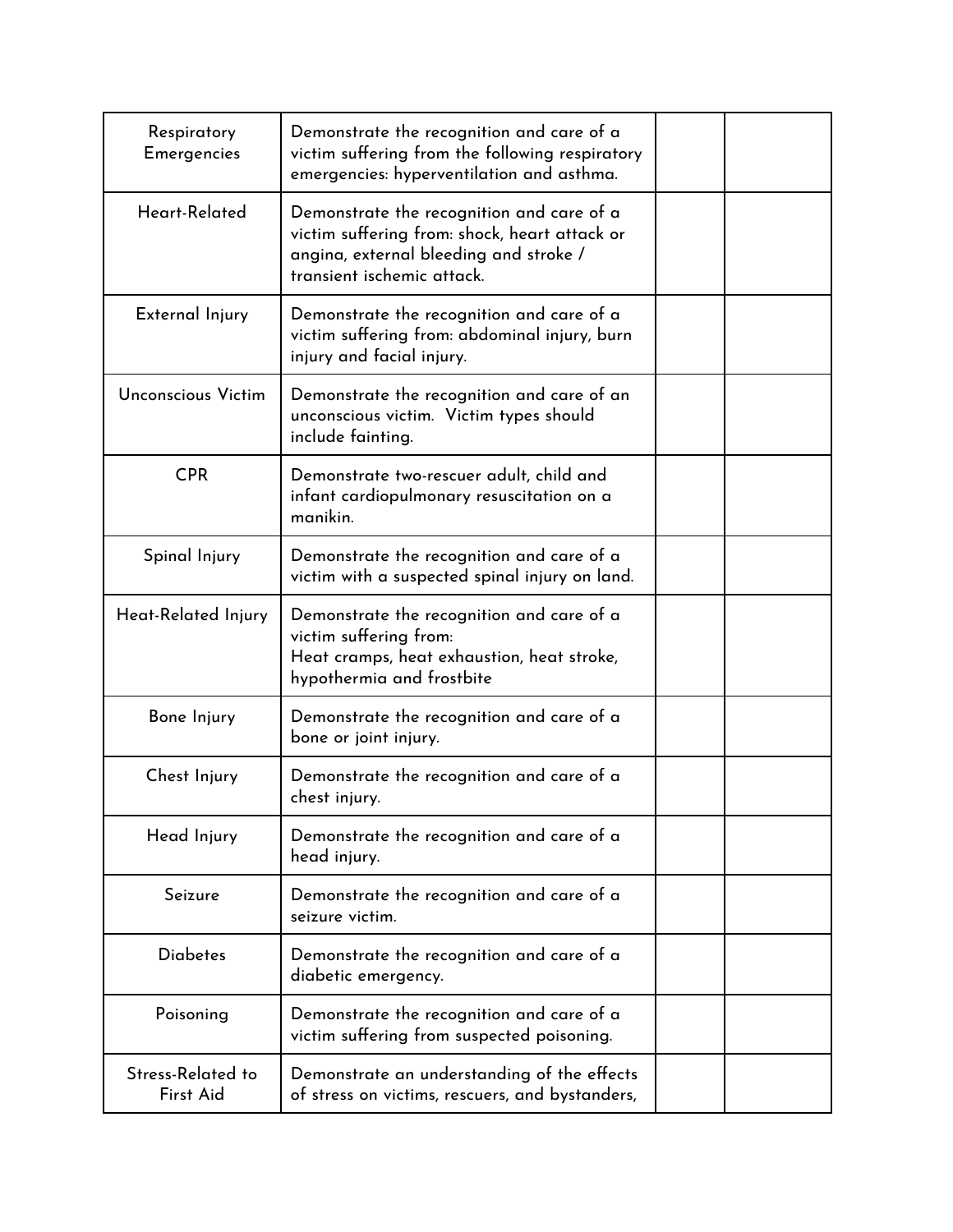| unsuccessful rescue. |
|----------------------|
|----------------------|

| <b>Lifeguarding Bronze Cross</b>                   |                                                                                                                                                                                                    |       |           |
|----------------------------------------------------|----------------------------------------------------------------------------------------------------------------------------------------------------------------------------------------------------|-------|-----------|
| Knowledge                                          | Description                                                                                                                                                                                        | Check | Signature |
| The Lifesaving<br>Society                          | Demonstrate knowledge of the Lifesaving<br>Society as Canada's lifeguarding experts.                                                                                                               |       |           |
| Non-Fatal Drowning                                 | Demonstrate knowledge of follow-up care and<br>treatment of a conscious drowning victim.                                                                                                           |       |           |
| <b>Shallow Water</b><br><b>Blackout</b>            | Demonstrate knowledge of the cause and<br>prevention of shallow water blackouts.                                                                                                                   |       |           |
| Assistant Lifeguard<br>Roles &<br>Responsibilities | Demonstrate knowledge of the roles and<br>responsibilities of an assistant lifeguard.                                                                                                              |       |           |
| <b>Skills</b>                                      |                                                                                                                                                                                                    |       |           |
| Communication                                      | Demonstrate effective communication with<br>patrons, victims, coworkers, supervisors, and<br>emergency service personnel.                                                                          |       |           |
| Two-Rescuer<br>Removals                            | With a trained partner, demonstrate the<br>ability to remove victims from various aquatic<br>environments including removal with a spine<br>board.                                                 |       |           |
| Surface Dives &<br><b>Underwater Swims</b>         | Demonstrate a head-first surface dive<br>(maximum depth 2 m) and swim underwater<br>10 <sub>m</sub><br>Demonstrate a foot-first surface dive<br>(maximum depth 2 m) and swim underwater<br>$10m$ . |       |           |
| Team Search                                        | With bystanders, organize and participate in<br>a logical underwater search of both a shallow<br>and a deep-water area.                                                                            |       |           |
| Two-Rescuer<br>Drowning<br><b>Resuscitation</b>    | On a manikin, demonstrate two-rescuer<br>adult, child, and infant drowning resuscitation<br>including the ability to deal with<br>complications.                                                   |       |           |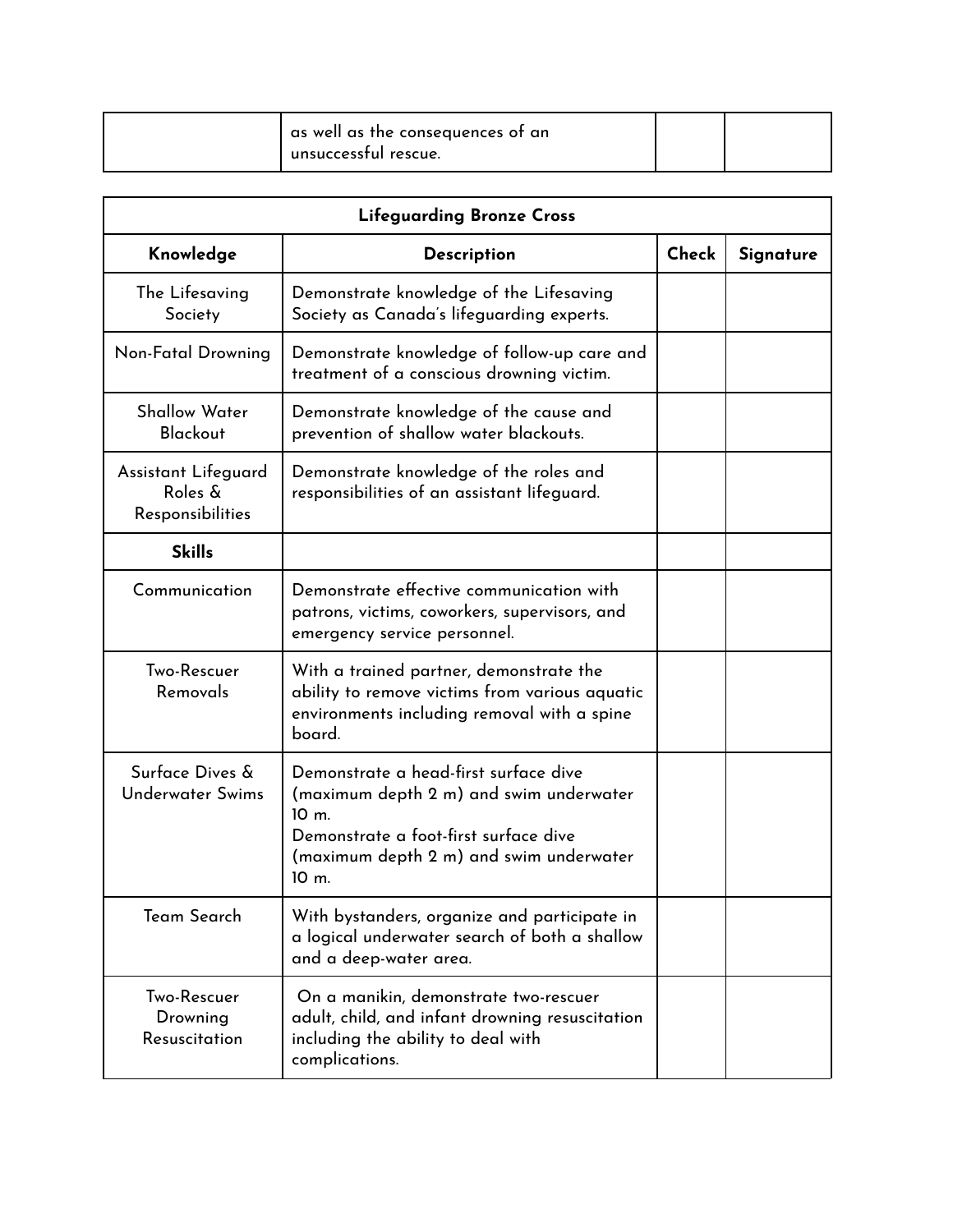| Spinal Injury<br>Management               | Respond to a breathing or non-breathing<br>suspected spinal-injured victim located in<br>shallow water or on land.                                                                                                            |  |
|-------------------------------------------|-------------------------------------------------------------------------------------------------------------------------------------------------------------------------------------------------------------------------------|--|
| <b>Fitness Items</b>                      |                                                                                                                                                                                                                               |  |
| Object Recovery &<br>Transport            | Demonstrate anaerobic fitness and strength<br>for an object recovery: starting in the water,<br>swim 15m and surface dive to recover a 4.5 kg<br>(10 lb.) object; surface and carry the object<br>5m - all within 60 seconds. |  |
| <b>Rescue Drill</b>                       | Starting in the water, swim head-up to<br>recover a submerged manikin or victim<br>located 20 m away; surface and carry the<br>manikin or victim 20 m to the starting point -<br>all within 120 seconds.                      |  |
| Endurance<br>Challenge                    | Swim 400 m within 11 minutes (400 yd. in 9:40<br>minutes).                                                                                                                                                                    |  |
| Judgment Items                            |                                                                                                                                                                                                                               |  |
| Safety Supervision<br>Scanning            | While patrolling and scanning a supervised<br>aquatic environment, identify deficiencies,<br>hazards, and inappropriate patron behaviors<br>or victim types. Intervene and verbally report<br>as appropriate.                 |  |
| Two-person rescue 1<br>- multiple victims | Respond to an aquatic emergency in open<br>water involving three or four victims and<br>provide care until relieved of responsibility                                                                                         |  |
| Two-Person Rescue 2<br>- Submerged Victim | Perform a rescue of a non-breathing victim<br>submerged in deep water; remove victim and<br>provide care until relieved of responsibility by<br>a lifeguard. Perform CPR on a manikin.                                        |  |
| Assistant Lifeguard<br><b>Situations</b>  | As a member of an assistant lifeguard team,<br>respond to an emergency in a supervised<br>aquatic setting.                                                                                                                    |  |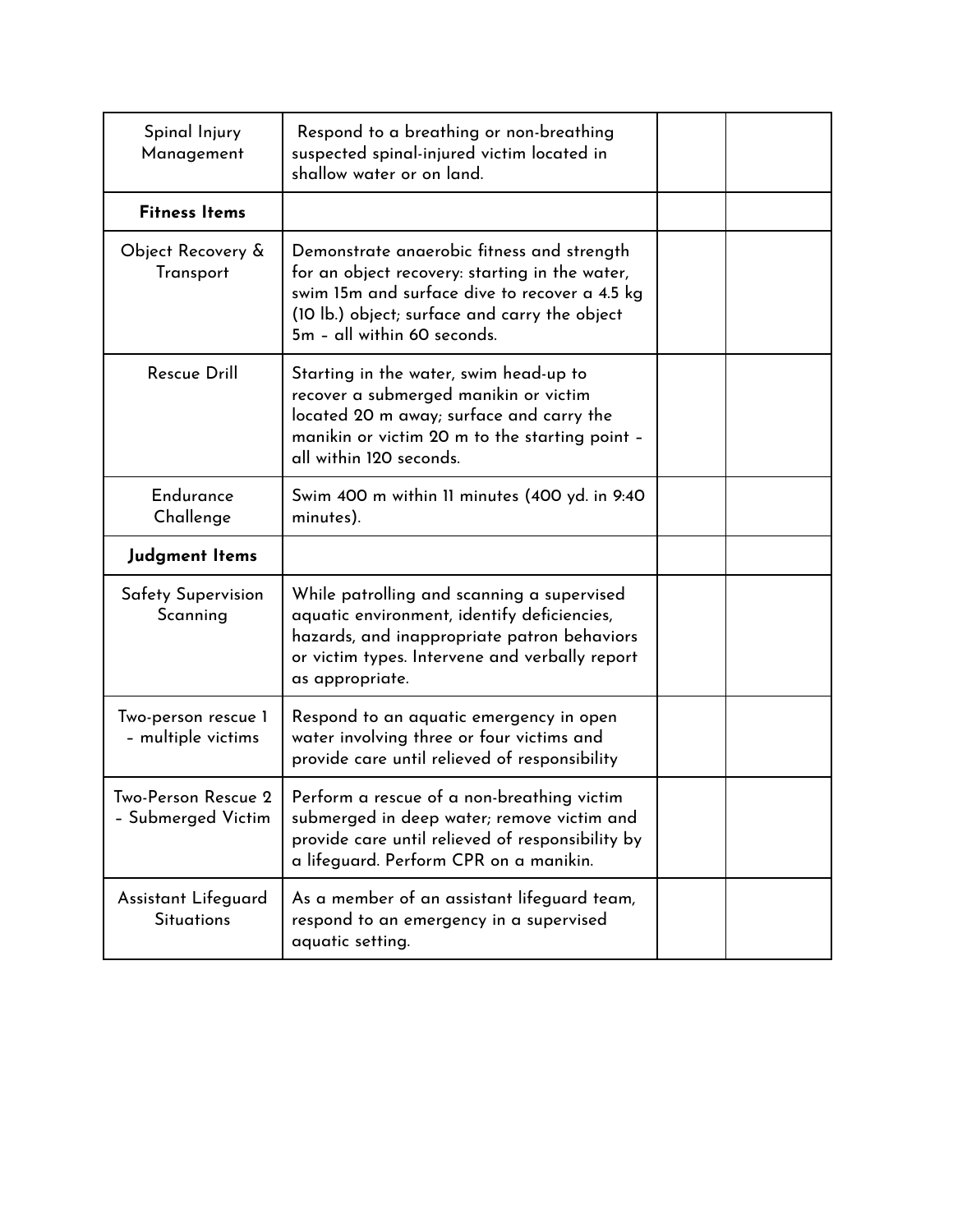| <b>ORCKA Basic Canoeing Level 1</b>  |                                                                                                                                                                                                                           |       |           |
|--------------------------------------|---------------------------------------------------------------------------------------------------------------------------------------------------------------------------------------------------------------------------|-------|-----------|
| <b>Skills</b>                        | Description                                                                                                                                                                                                               | Check | Signature |
| Retrieving a<br>Swamped Canoe        | Able to safely tip a canoe in shallow water,<br>move it into shallower water and empty it of<br>water.                                                                                                                    |       |           |
| <b>Canoe Over Canoe</b><br>Rescue    | Witness a canoe over canoe rescue take place.                                                                                                                                                                             |       |           |
| Equipment Selection                  | Demonstrates ability to select an<br>appropriately sized paddle and personal<br>flotation device (PFD). Must be able to wear<br>PFD appropriately. Aware of the 5 essential<br>safety items required by transport Canada. |       |           |
| Equipment<br>Knowledge               | Familiarity with parts of a paddle (Tip, blade,<br>shaft, and grip) and canoe. (Bow, stern bow<br>seat, stern seat, thwart and gunwale.)                                                                                  |       |           |
| <b>Equipment Care</b>                | Shows ability to properly care for the PFD,<br>paddle and canoe throughout the program.                                                                                                                                   |       |           |
| Safe Canoeing<br>Procedures          | Aware of common canoeing safety procedures.<br>(Keeping weight low, tell someone where you<br>are going, canoe in the daylight, etc.)                                                                                     |       |           |
| Launching &<br><b>Removing Canoe</b> | Assist in safely and carefully launching and<br>removing a canoe from the shoreline and/or a<br>dock.                                                                                                                     |       |           |
| Entering & Exiting<br>Canoe          | Able to demonstrate safe and proper<br>technique while entering and exiting a canoe<br>from the shoreline and/or a dock.                                                                                                  |       |           |
| <b>Paddling Positions</b>            | Must be able to enter a canoe and assume<br>the paddling position most suitable for the<br>given conditions.                                                                                                              |       |           |
| Balancing                            | Participants show an ability to balance in the<br>canoe while performing various maneuvers on<br>the water.                                                                                                               |       |           |
| Pivots                               | Pivot the canoe for one complete revolution in<br>both directions.                                                                                                                                                        |       |           |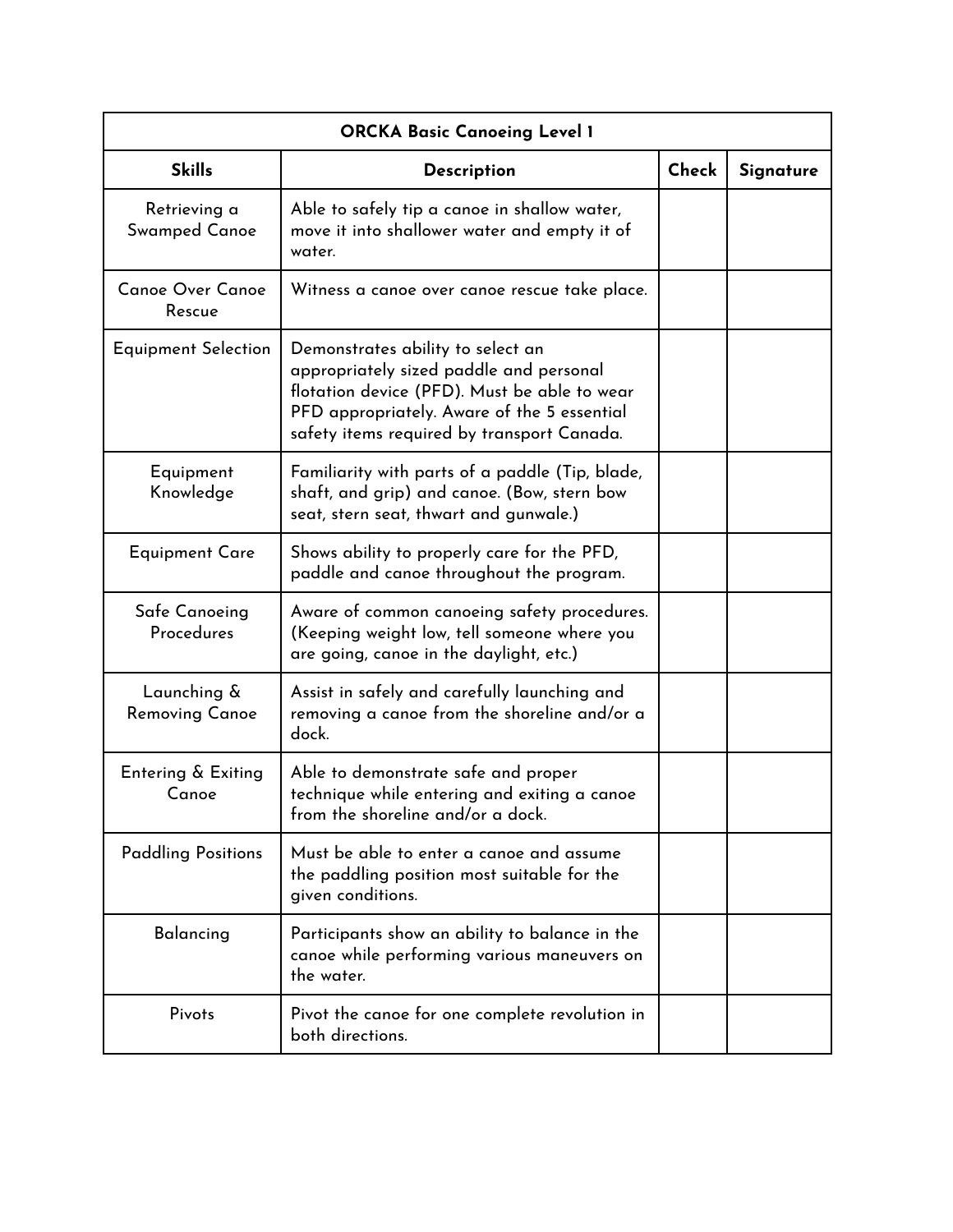| Sideward<br>Displacement | Participants are able to move the canoe<br>sideways a distance of 5 meters in both<br>directions.                                     |  |
|--------------------------|---------------------------------------------------------------------------------------------------------------------------------------|--|
| Forward Straight<br>Line | Paddle in a relatively straight line for a<br>distance of approximately 25 meters, then<br>return.                                    |  |
| Stopping                 | Stop the canoe in a safe and appropriate<br>manner.                                                                                   |  |
| Landing                  | Land the canoe at a shoreline and/or dock in<br>a safe and appropriate manner.                                                        |  |
| <b>Lifts and Carries</b> | Assist with the proper lifting and moving of<br>the canoe to and from the water at the<br>beginning and end of each canoeing session. |  |

| <b>ORCKA Basic Canoeing Level 2</b> |                                                                                                                                                                                                                                                    |       |           |
|-------------------------------------|----------------------------------------------------------------------------------------------------------------------------------------------------------------------------------------------------------------------------------------------------|-------|-----------|
| <b>Skills</b>                       | <b>Description</b>                                                                                                                                                                                                                                 | Check | Signature |
| <b>Canoe Over Canoe</b>             | Demonstrates proper technique while<br>performing a canoe over canoe rescue as both<br>a rescuer and victim.                                                                                                                                       |       |           |
| <b>Outdoor Precautions</b>          | Aware of the effects of environmental<br>conditions such as wind, rain, and cold and<br>associated potential dangers. Aware of<br>appropriate clothing and equipment<br>recommended to counter the effects of<br>adverse environmental conditions. |       |           |
| Government<br>Regulations           | Aware of all the government regulations as<br>they apply to canoes. (5 essential safety<br>items)                                                                                                                                                  |       |           |
| Trimming                            | Knowledge of how personal weight and that<br>of packs can be shifted to maximize safety<br>and efficiently paddling, given the different<br>wind and water conditions.                                                                             |       |           |
| <b>Changing Positions</b>           | Able to switch positions, bow to stern and<br>stern to bow, without going to the shoreline or<br>dock.                                                                                                                                             |       |           |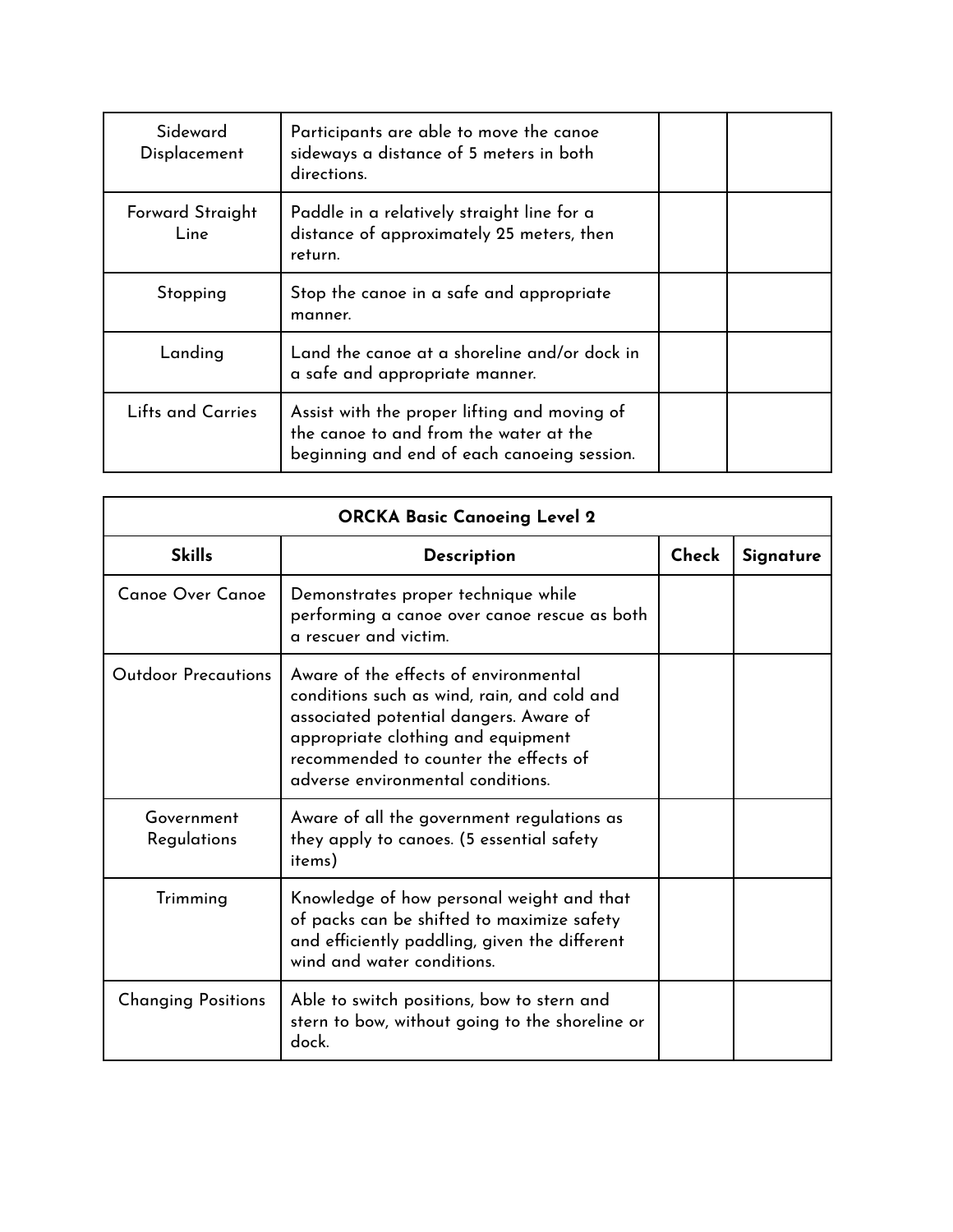| Inside and Outside<br>Circles  | Able to perform a circle in both directions for<br>no more than a 15-meter diameter.                                                                                       |  |
|--------------------------------|----------------------------------------------------------------------------------------------------------------------------------------------------------------------------|--|
| Inside and Outside<br>Landings | Able to safely land the canoe at a dock or<br>rope barrier in both directions. (Parallel to<br>dock)                                                                       |  |
| Reverse Straight<br>Line       | Paddle backwards in a relatively straight line<br>for approximately 25 meters.                                                                                             |  |
| Lifts and Carries              | Demonstrates the ability to carry a tandem<br>canoe using two different methods.                                                                                           |  |
| Portaging                      | Able to assist in the lifting of the canoe into a<br>tepee position for portaging. Attempt to<br>portage the canoe overhead, solo with the<br>help of a guide for support. |  |

| Rock Climbing & High Ropes             |                                                                                                                                                                                       |       |           |
|----------------------------------------|---------------------------------------------------------------------------------------------------------------------------------------------------------------------------------------|-------|-----------|
| <b>Skills</b>                          | <b>Description</b>                                                                                                                                                                    | Check | Signature |
| Climbing Safety and<br>Risk Management | Demonstrates proper safety and risk<br>management skills as it pertains to climbing<br>and high ropes throughout the program.<br>Shows an understanding of climbing-related<br>risks. |       |           |
| Climbing Technique                     | Demonstrates a basic understanding of<br>climbing techniques while on the wall. (Arms,<br>Hips and Feet)                                                                              |       |           |
| Gear and<br>Equipment                  | Understand the different types of climbing<br>equipment used as well as their intended<br>purpose.                                                                                    |       |           |
| <b>Climbing Knots</b>                  | Shows an ability to tie basic climbing knots<br>and hitches as well as an understanding of<br>what situations to use them.                                                            |       |           |
| Top Rope Belaying                      | Demonstrates safe and proper technique when<br>top rope belaying from the ground and on<br>high ropes platforms. (PBUS – Pull, Brake,<br>Under, Slide)                                |       |           |
| <b>Basic Anchors</b>                   | Shows an ability to safely set up and use<br>climbing anchors in multiple camp-related                                                                                                |       |           |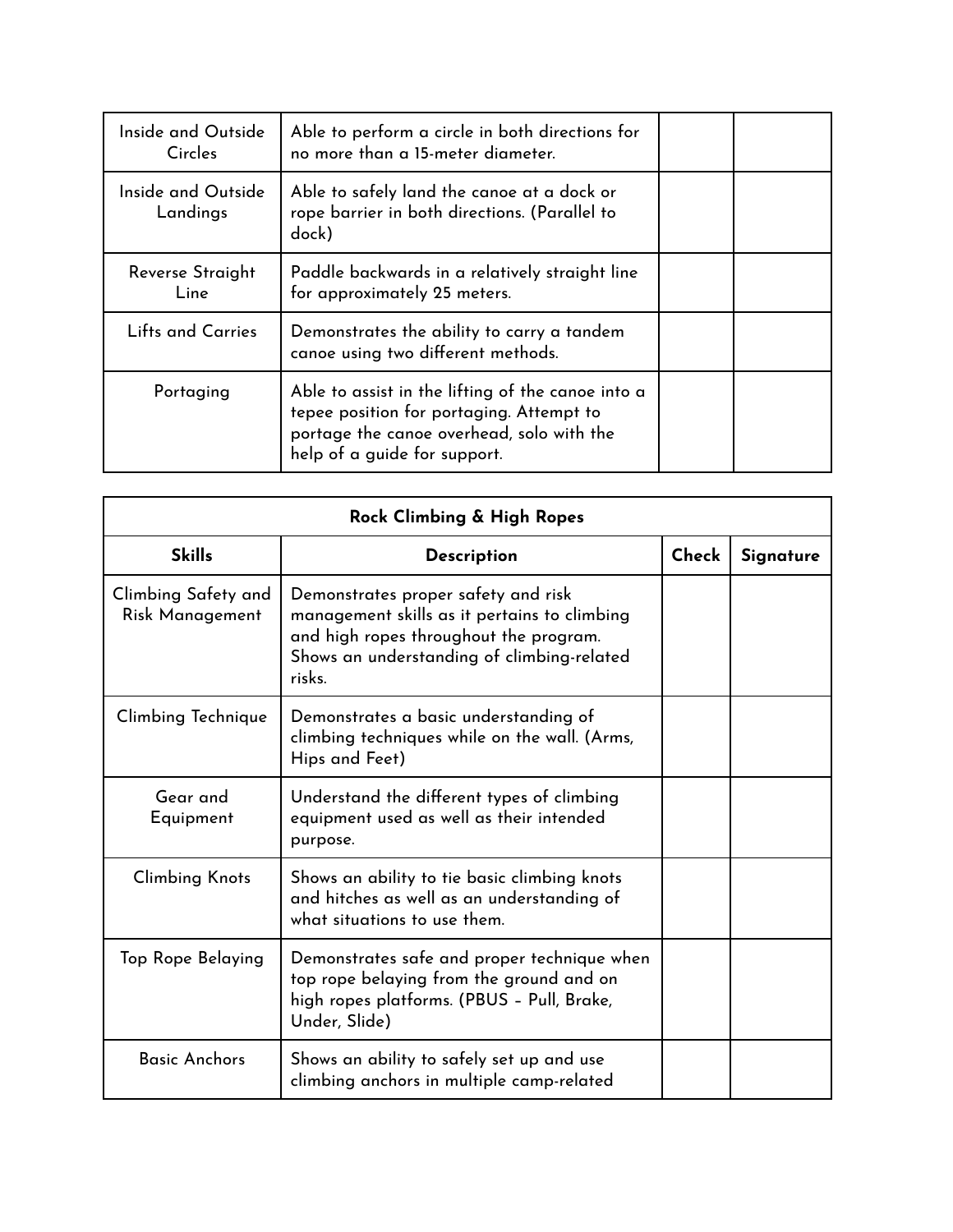|                      | situations. Understands anchor building theory.<br>(SERENE)                                                                                                     |  |
|----------------------|-----------------------------------------------------------------------------------------------------------------------------------------------------------------|--|
| <b>Basic Rescues</b> | Able to use basic rescue techniques to assist<br>people on the climbing wall and high ropes<br>course. Shows a basic understanding of rescue<br>pulley systems. |  |
| Repelling            | Ability to safely repel off the high ropes course<br>using an ATC and/or Gri Gri. Can build and<br>use the good rope/bad rope repelling system.                 |  |
| Ascending            | Demonstrates the ability to ascend a fixed<br>rope.                                                                                                             |  |

| <b>Tripping</b>                |                                                                                                                                                                                                             |       |           |
|--------------------------------|-------------------------------------------------------------------------------------------------------------------------------------------------------------------------------------------------------------|-------|-----------|
| Theory                         | <b>Description</b>                                                                                                                                                                                          | Check | Signature |
| Leave No Trace                 | Shows an understanding and ability to<br>demonstrate the 7 principles of leave no trace.                                                                                                                    |       |           |
| Weather<br>Interpretation      | Shows awareness of the influence of wind,<br>rain, lighting on trip procedures. Able to<br>identify basic cloud, wind and air pressure<br>changes that signal possible weather<br>modifications.            |       |           |
| Equipment                      | Understands the different types of equipment<br>used on our trips as well as proper care,<br>maintenance and basic repair of equipment.                                                                     |       |           |
| Personal & Camp<br>Hygiene     | Demonstrates knowledge and shows the<br>practice of appropriate techniques to ensure<br>camp hygiene is maintained at the highest<br>level. (Washing, cleaning, food storage,<br>cross-contamination, etc.) |       |           |
| Clothing & Personal<br>Effects | Aware of appropriate clothing to be taken on<br>a variety of out-trips.                                                                                                                                     |       |           |
| <b>Trip Planning</b>           | Shows sufficient skill and knowledge to<br>participate in the planning of an out trip.<br>(Why, where, when, who, what, and how.)                                                                           |       |           |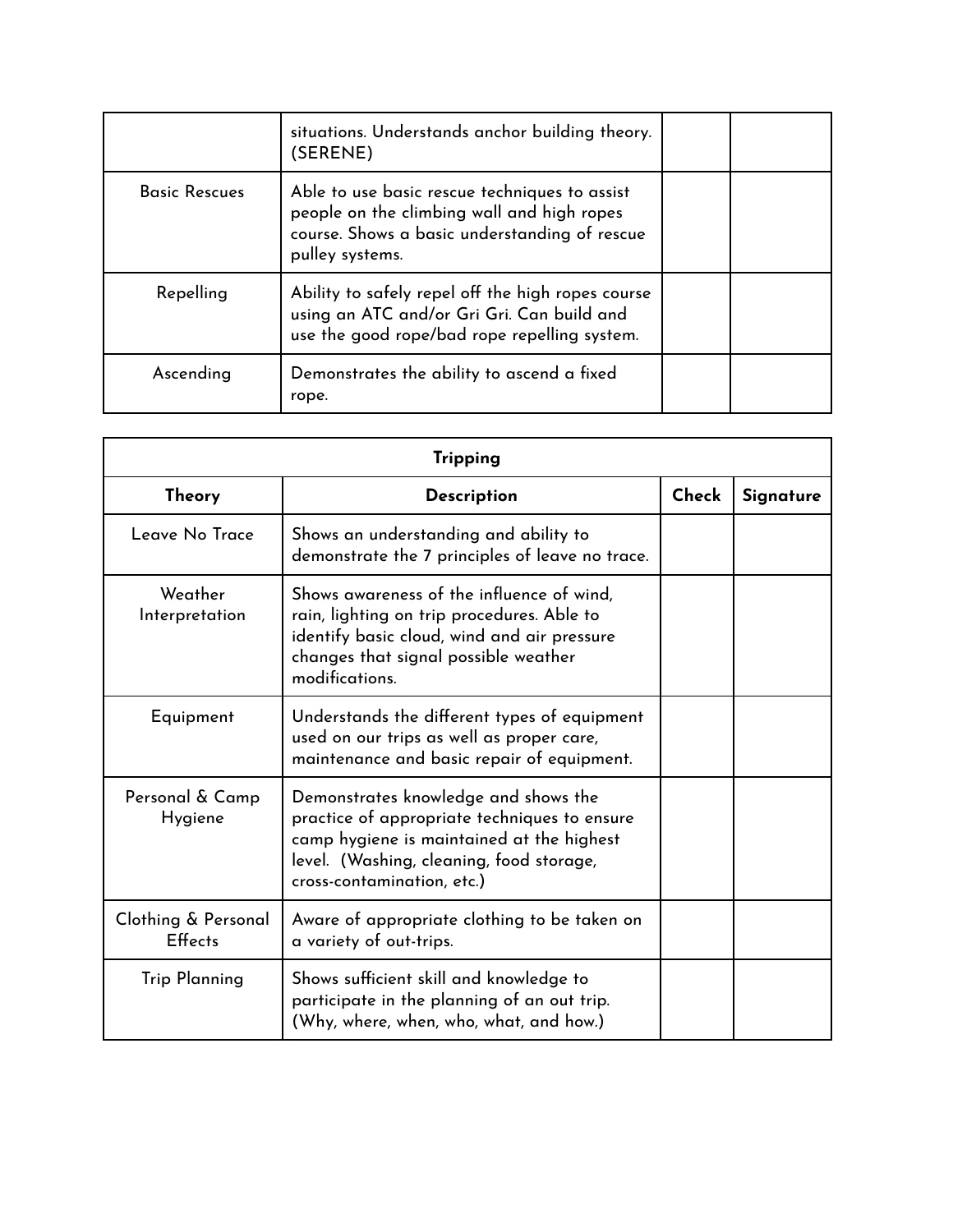| Food & Menu<br>Planning              | Demonstrates basic knowledge of appropriate<br>trip foods, methods for preserving perishable<br>foods, packaging foods, nutritional needs, etc.                                                                                                                                                                                      |  |
|--------------------------------------|--------------------------------------------------------------------------------------------------------------------------------------------------------------------------------------------------------------------------------------------------------------------------------------------------------------------------------------|--|
| Safety & Risk<br>Management          | Demonstrates a basic awareness of the risk<br>management process and appropriate<br>application of risk management principles<br>while preparing for and on trip.                                                                                                                                                                    |  |
| Communication                        | Demonstrates knowledge of appropriate<br>signals used on out-trips for the purpose of<br>safety and rescue as well as how/when/why to<br>use them. (Hand signals, whistle, signal<br>mirrors, PLB'S, SAT phones etc.)                                                                                                                |  |
| Trip Leadership                      | Participants discussed dealing with<br>communications within a group, moral<br>problems, positive reinforcement etc.<br>Demonstrate care and respect for all other<br>participants on the trip.                                                                                                                                      |  |
| <b>Skills</b>                        |                                                                                                                                                                                                                                                                                                                                      |  |
| Packing                              | Demonstrates basic knowledge of acceptable<br>methods for packing, food, tents, sleeping<br>bags, personal effects, etc. (Waterproofing,<br>buoyancy) Methods must relate to loading<br>canoes, portaging and retrieving upset canoes.                                                                                               |  |
| Loading &<br><b>Unloading Canoes</b> | Demonstrates an ability to assist and lead the<br>loading of canoes onto a trailer. Able to tie<br>canoes down using the proper knots and<br>techniques.                                                                                                                                                                             |  |
| Knots & Hitches                      | Has the ability to tie and understands the<br>usage for a variety of common knots and<br>hitches used in out tripping. (Bowline, half<br>hitch, clove hitch, reef, etc.)                                                                                                                                                             |  |
| <b>Shelters</b>                      | Participants have an understanding of the<br>different types of shelters commonly used<br>outdoors as well as their specific usage. (Tents,<br>tarps, bivy sacks, etc.) Shows an ability to<br>properly set up tents and tarps in various<br>conditions taking into account weather,<br>location, drainage and their specific usage. |  |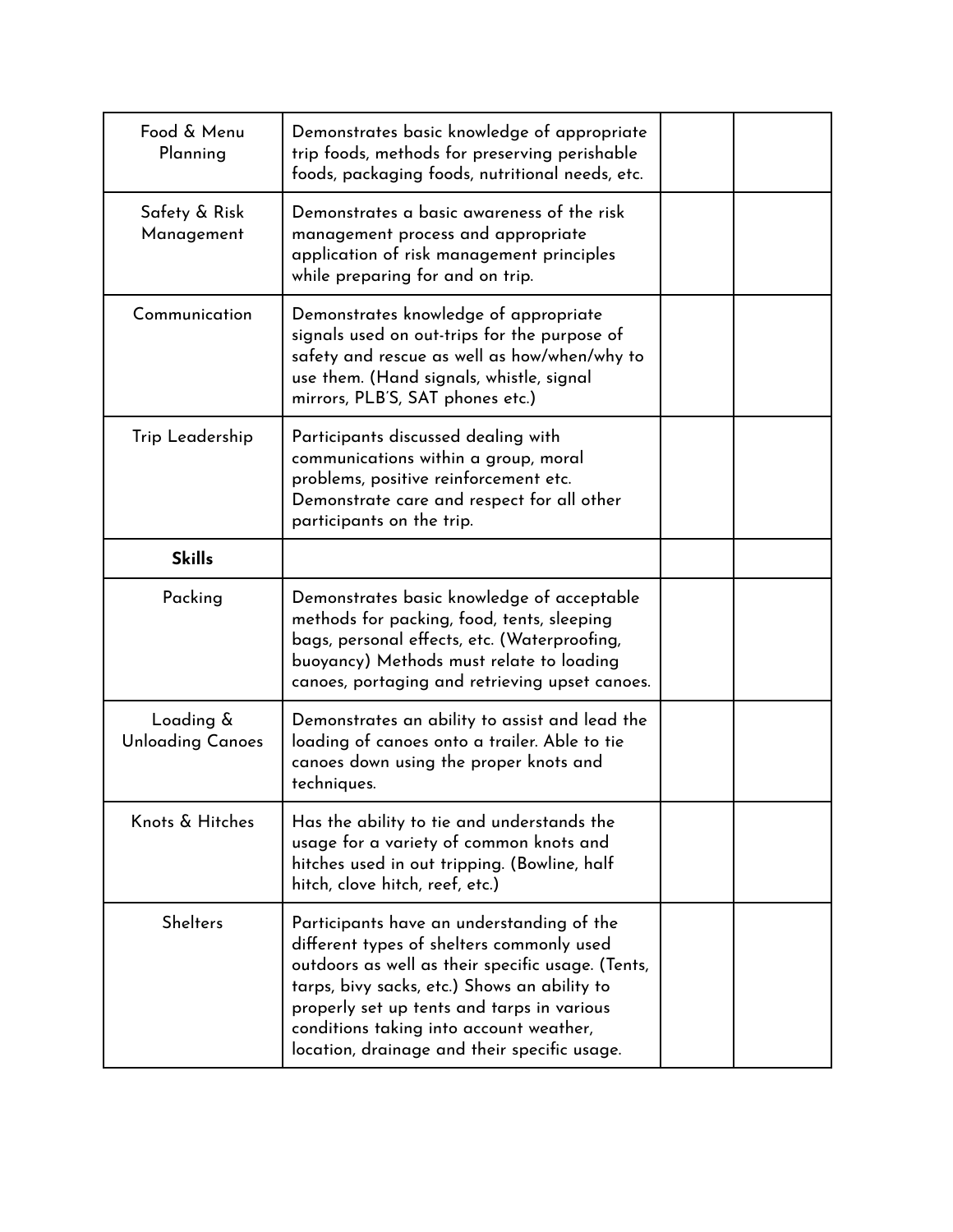| Navigation      | Shows an ability to read both a map and<br>compass to navigate outdoors. Demonstrates<br>knowledge of map symbols. Participants are<br>able to pinpoint a group's location on a map,<br>orient a map in a chosen direction, take<br>bearings from a map and relate them to the<br>field. |  |
|-----------------|------------------------------------------------------------------------------------------------------------------------------------------------------------------------------------------------------------------------------------------------------------------------------------------|--|
| Fire and Stoves | Demonstrates an ability to build and maintain<br>campfires in a variety of settings and<br>conditions. Ability to operate and conduct<br>basic maintenance on camp stoves in the field.                                                                                                  |  |
| Food Storage    | Shows an understanding of the food storage<br>systems used on out-trips. Able to assist with<br>setting up the applicable system. (bear hangs,<br>bear barrels, bear box)                                                                                                                |  |

| <b>Biking</b>                                   |                                                                                                                                                                                                                                                                |       |           |
|-------------------------------------------------|----------------------------------------------------------------------------------------------------------------------------------------------------------------------------------------------------------------------------------------------------------------|-------|-----------|
| <b>Skills</b>                                   | Description                                                                                                                                                                                                                                                    | Check | Signature |
| Bike Safety and Risk<br>Management              | Demonstrates proper safety and risk<br>management skills as it pertains to biking<br>throughout the program. Shows an<br>understanding of biking-related risks.                                                                                                |       |           |
| Knowledge of Biking<br>Components               | Aware of the different components that build<br>up a Mountain Bike. (Handlebar, Saddle, Bike<br>Frame, Tires, Spokes, Breaks, Gears, Chain,<br>Derailer, Pedals etc.)                                                                                          |       |           |
| Knowledge of IMBA<br><b>Trail Rating System</b> | Demonstrates an understanding of the IMBA<br>trail rating system.                                                                                                                                                                                              |       |           |
| The World of<br>Mountain Biking                 | The participant is aware of the different types<br>of mountain biking terrain, styles and bikes.                                                                                                                                                               |       |           |
| <b>Bike Setup</b>                               | Able to perform a basic bike setup and safety<br>check making minor adjustments as necessary.<br>This includes bike selection, pumping up tires<br>and proper seat adjustments and ensuring the<br>bike is ready to ride and does not need any<br>maintenance. |       |           |
| Maintenance of Bikes                            | Familiar with the different types of basic bike<br>maintenance equipment you would want to<br>bring on the trail. Knowledgeable about the<br>common repairs that mountain bikers deal<br>with on the trail.                                                    |       |           |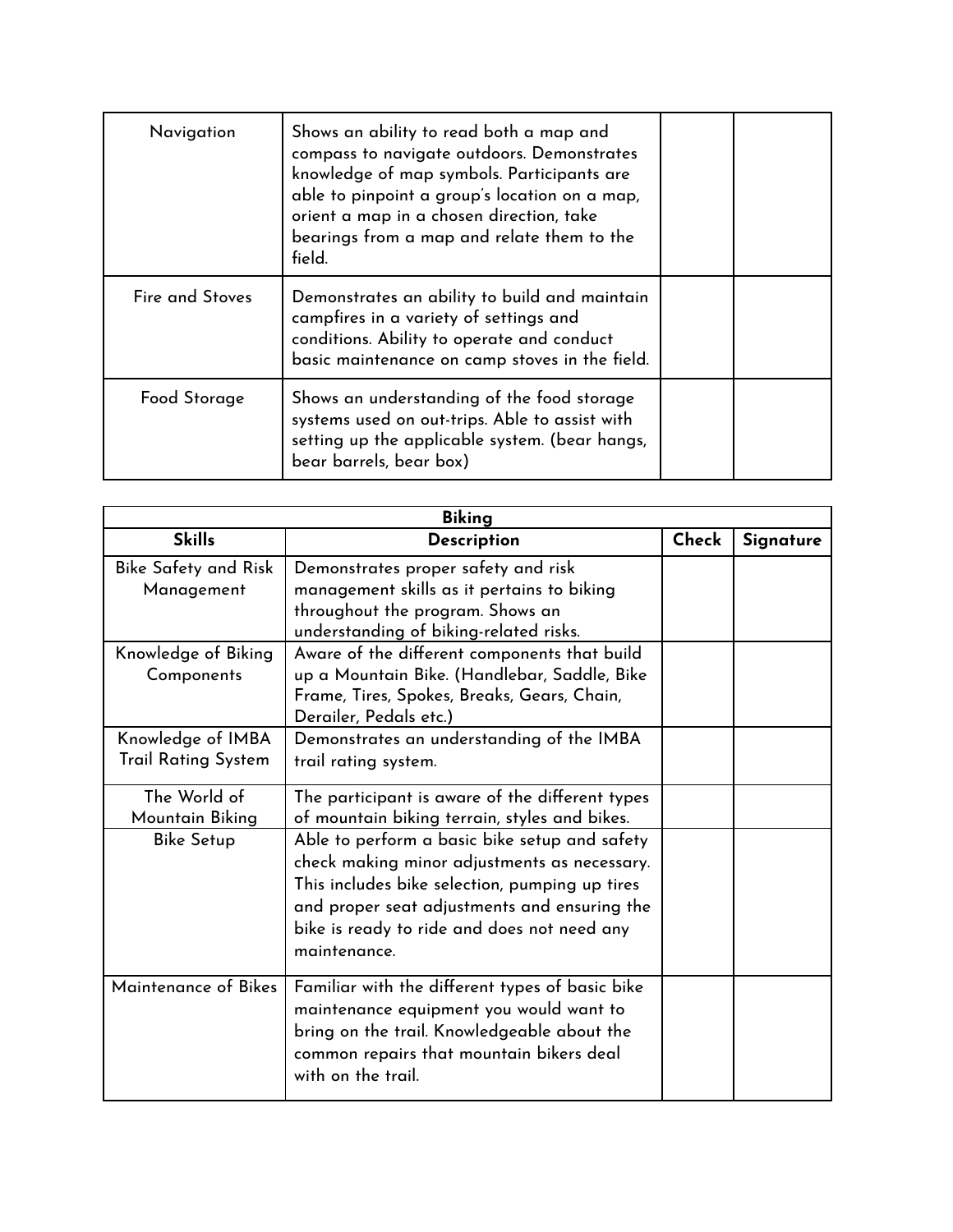| <b>Technical Trail</b><br><b>Features</b> | Understands the different types of technical<br>trail features (TTF) commonly found on<br>mountain bike trails. (Drops, Skinny's, Bridges,<br>Rock Gardens, Jumps etc.)                                                                       |  |
|-------------------------------------------|-----------------------------------------------------------------------------------------------------------------------------------------------------------------------------------------------------------------------------------------------|--|
| Dynamic Body<br>Positioning               | Shows an understanding of basic body<br>positioning. Able to perform both the neutral<br>and ready body positions while riding,<br>climbing, descending and cornering. Adjusts<br>seat position as necessary depending on the<br>trail grade. |  |
| <b>Braking</b>                            | Able to break properly without skidding out of<br>control on relatively easy terrain. Able to<br>confidently break while moving down a slope<br>no greater than 30% trail grade.                                                              |  |
| Shifting                                  | Able to shift gears properly on relatively easy<br>terrain (seamless/silent up-shifts and<br>down-shifts). Shifts before reaching significant<br>changes in trail grade (moving up or<br>downhill).                                           |  |
| Climbing                                  | Shows the use of basic body positioning<br>techniques while climbing hills and are able to<br>confidently climb slopes with at least a 10%<br>trail grade.                                                                                    |  |
| Descending                                | Shows the use of basic body positioning<br>techniques while descending hills and are able<br>to confidently descend slopes with no greater<br>than a 40% trail grade for 10 meters or<br>longer.                                              |  |
| Dismount & Restart                        | Comfortable and balanced while dismounting<br>and re-starting on a slope with no greater<br>than a 40% trail grade.                                                                                                                           |  |
| <b>Trail Riding Ability</b>               | Able to ride green circle trails confidently and<br>in control while demonstrating the mountain<br>biking techniques above.                                                                                                                   |  |

| <b>Horseback Riding</b>             |                                                                                                                                                     |       |           |
|-------------------------------------|-----------------------------------------------------------------------------------------------------------------------------------------------------|-------|-----------|
| <b>Skills</b>                       | <b>Description</b>                                                                                                                                  | Check | Signature |
| Horse Safety and<br>Risk Management | Demonstrates proper safety and risk<br>management skills while around horses and is<br>able to explain the reasoning behind the<br>safety measures. |       |           |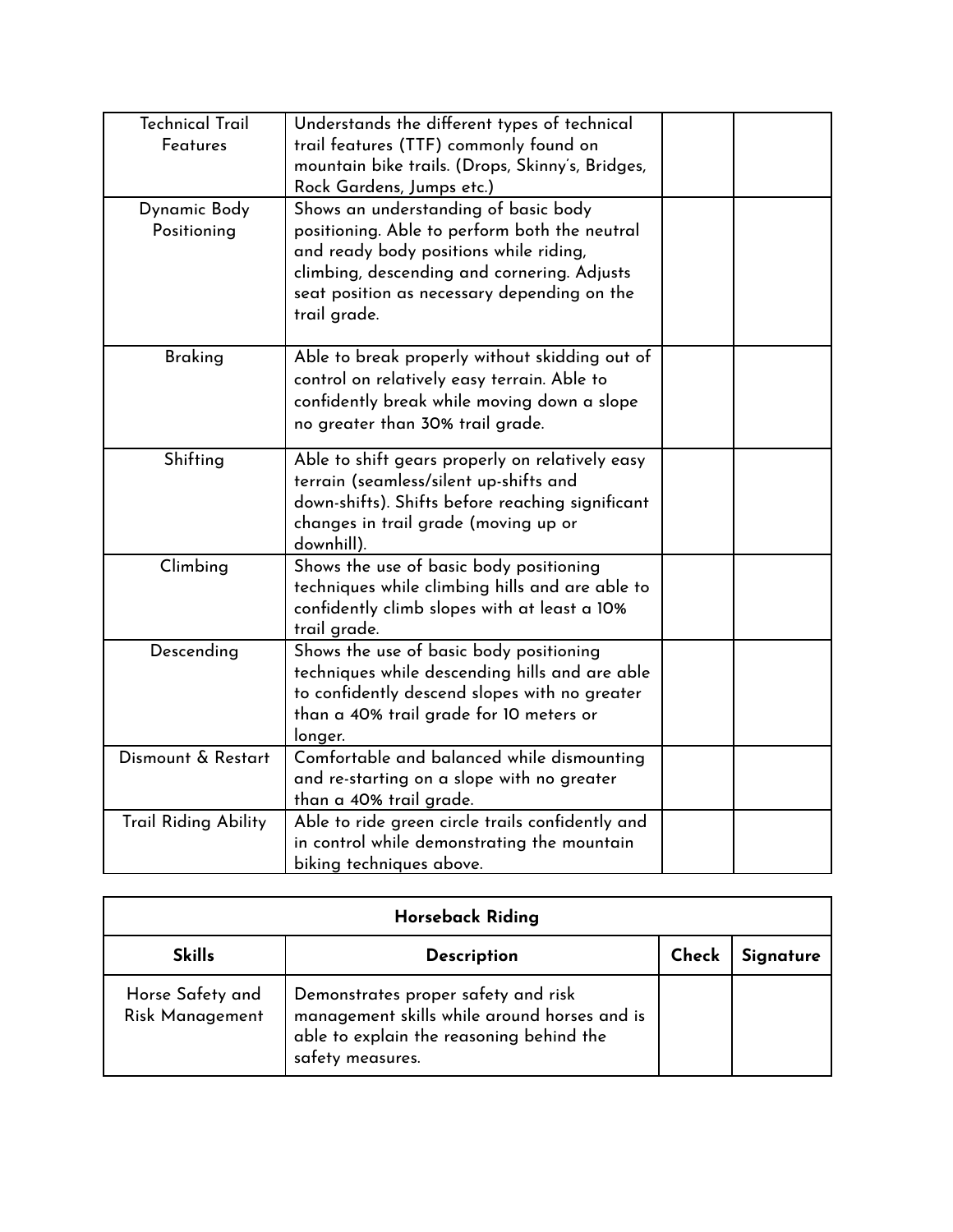| Barn Management          | Is able to maintain a clean and safe barn<br>environment                                             |  |
|--------------------------|------------------------------------------------------------------------------------------------------|--|
| Tack                     | Knows the parts of the tack and can tack up<br>independently                                         |  |
| Mounting/<br>Dismounting | Demonstrates safe and proper mounting and<br>dismounting and can assist someone else in<br>doing it. |  |
| Basic riding skills      | Is able to independently complete a steering<br>course at a walk.                                    |  |
| Leading                  | Is able to catch a horse in the field, put on a<br>halter, and lead the horse and tie-up.            |  |
| First Aid                | Understands basic horse psychology and<br>signs of a healthy/unhealthy horse.                        |  |

| Sailing                               |                                                                                                       |       |           |
|---------------------------------------|-------------------------------------------------------------------------------------------------------|-------|-----------|
| <b>Skills</b>                         | Description                                                                                           | Check | Signature |
| Sailing Safety and<br>Risk Management | Demonstrates proper safety and risk<br>management skills as it pertains to going out<br>on the water. |       |           |
| <b>Parts and Functions</b>            | Must have a basic understanding of all the<br>parts of the boat and their function.                   |       |           |
| Rigging the Boat                      | Must demonstrate how to rig a boat properly.                                                          |       |           |
| <b>Sail Positions</b>                 | Demonstrates safe and proper sail positions in<br>the boat.                                           |       |           |
| Points of Sail                        | Must be able to name and demonstrate all<br>the points of Sail.                                       |       |           |
| Tacking and Jibing                    | Must be able to navigate the boat using<br>tacking and jibing.                                        |       |           |
| Righting a Capsized<br>Boat           | Must know the safety involved and be able to<br>right a capsized boat.                                |       |           |
| Knots                                 | Figure 8 and Bowline.                                                                                 |       |           |